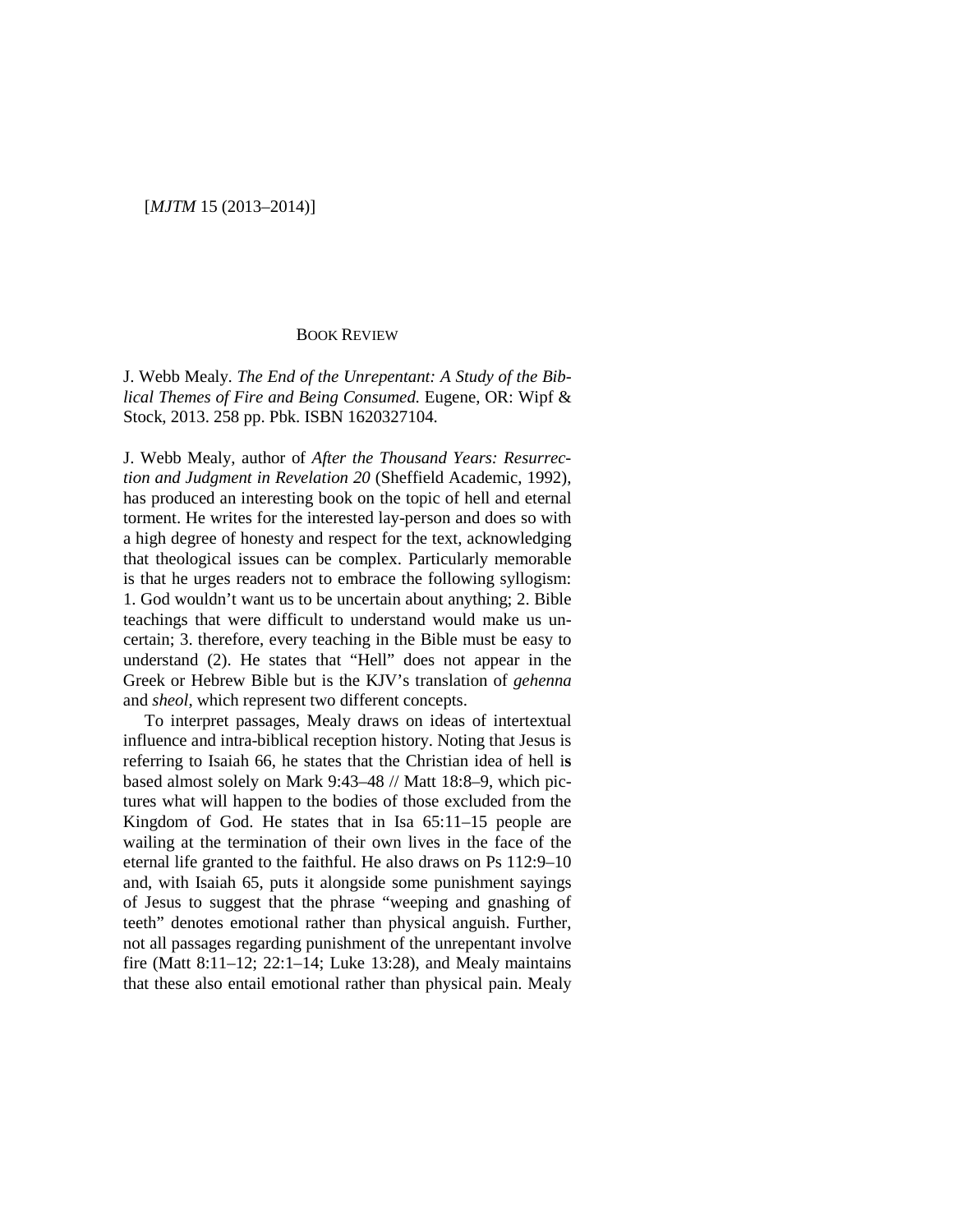## R2 *McMaster Journal of Theology and Ministry* 15

notes the language is being applied to unfaithful followers/ disciples as a warning. He states that furnace imagery refers to God irrevocably disposing of the guilty like trash. Mealy posits that punishment in the intermediate state is a conscious but bodiless existence, a "refusal of resurrection and consignment to the underworld of Hades—rather than resurrection from Hades for final judgment and punishment" (53). Hades is pictured along Greek lines, as an underworld abode for spirits of humans who have died. Mealy draws intertextual links between Rev 14:9–12 and Isa 34:9–10, which is a metaphorical passage, therefore suggesting the former passage is to be taken metaphorically as well. Further, the final judgment and descriptions of an eschatological battle are metaphorical representations of the event that results in the unrepentant being consigned to destruction.

The final chapter (chapter 8) is perhaps the most interesting. Here Mealy concludes that the majority of relevant passages in the Bible speak of annihilation of the unrepentant, while four speak of a long and painful process of destruction, and only two speak of unending torment (Rev 14:10–11; 20:10). These two are to be traced to Isaiah 34, which speaks of Israel's safety from an eternally-smoldering Edom. Since Edom is no longer smoldering, Isaiah 34 is to be taken as a metaphorical reassurance to Israel, and Revelation must be read in a similar manner.

Mealy says that we cannot take some biblical language literally because it is metaphorical. But he also admits that he may be misinterpreting the metaphor and is limited to giving his best qualitative evaluation. Further, the social function of Rev 14:11 and 20:10 is to motivate Christians to be faithful to the point of martyrdom, which for Mealy mitigates a literal reading in favor of a metaphorical reading. He contends people commonly adopt a literal reading on account of cultural influences such as Milton and reiteration of literal readings by authority figures. Further, people have difficulty conceiving of themselves and others as completely ceasing to exist, and so everlasting metaphors are used to denote finality.

Apart from the book's ideas, its organization has some problems. There is no place where Mealy's main thesis is summarized. The introduction is overly brief and does not state his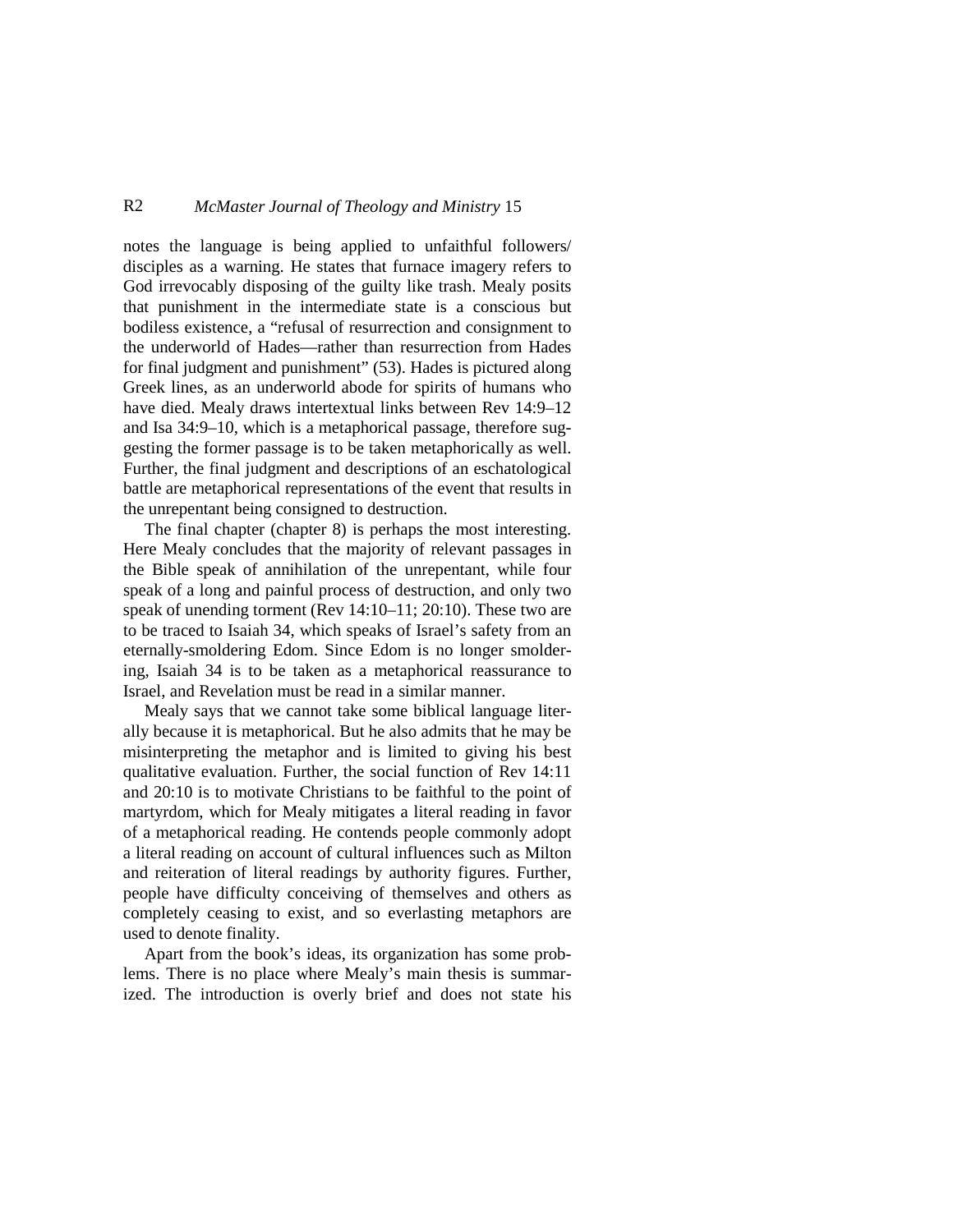whole case, and the conclusion is more a continuation of the argument. Many of the chapters lack summaries, which are interspersed throughout the book but not in predictable places. Mealy includes an index of the major themes he surveys, and there is also a very good Scripture index and a brief ancient source index. However, Augustine is missing from the ancient source index, which is unfortunate, as Mealy presents him as the popularizer of notions of eternal punishment. There is also no subject index or bibliography, limiting the book's utility to scholars or pastors.

That said, Mealy writes an interesting book with many laudable features. He demonstrates a strong commitment to Scripture and respects the intelligence of the reader. He expects readers to be able to understand the influence of earlier texts on later ones. He also demonstrates a concern for the laity when he provides Strong's Concordance reference numbers for Greek and Hebrew words so that one without knowledge of these languages may look up the words for themselves.

Another laudable feature is Mealy's hermeneutical honesty and concern for accounting for cultural influences on interpretation. He writes, "One of the most common ways of twisting the Scriptures is to oversimplify them for the sake of creating a nice, neat doctrine that can prop up a false sense of certainty. Some of the things I'm going to say are going to have some complexity, for the simple reason that the Scriptures themselves have some complexity. I don't need to apologize for that" (2). He discusses the importance of reception history, levels of meaning, and personal hermeneutical grids. He even discusses Milton's *Paradise Lost* and its influence on biblical interpretation. Mealy uses this to argue the importance of reading the passages on their own terms as authoritative Scripture.

The result is a work strongly oriented towards biblical theology and all its complexities, rather than a work that is superficial or simplistic in outlook. The downside of not explaining how earlier texts influence later texts––while having the advantage of not putting non-specialists to sleep––is that he has difficulty identifying any criteria for deciding which texts are to be taken metaphorically and which are to be taken literally. This means